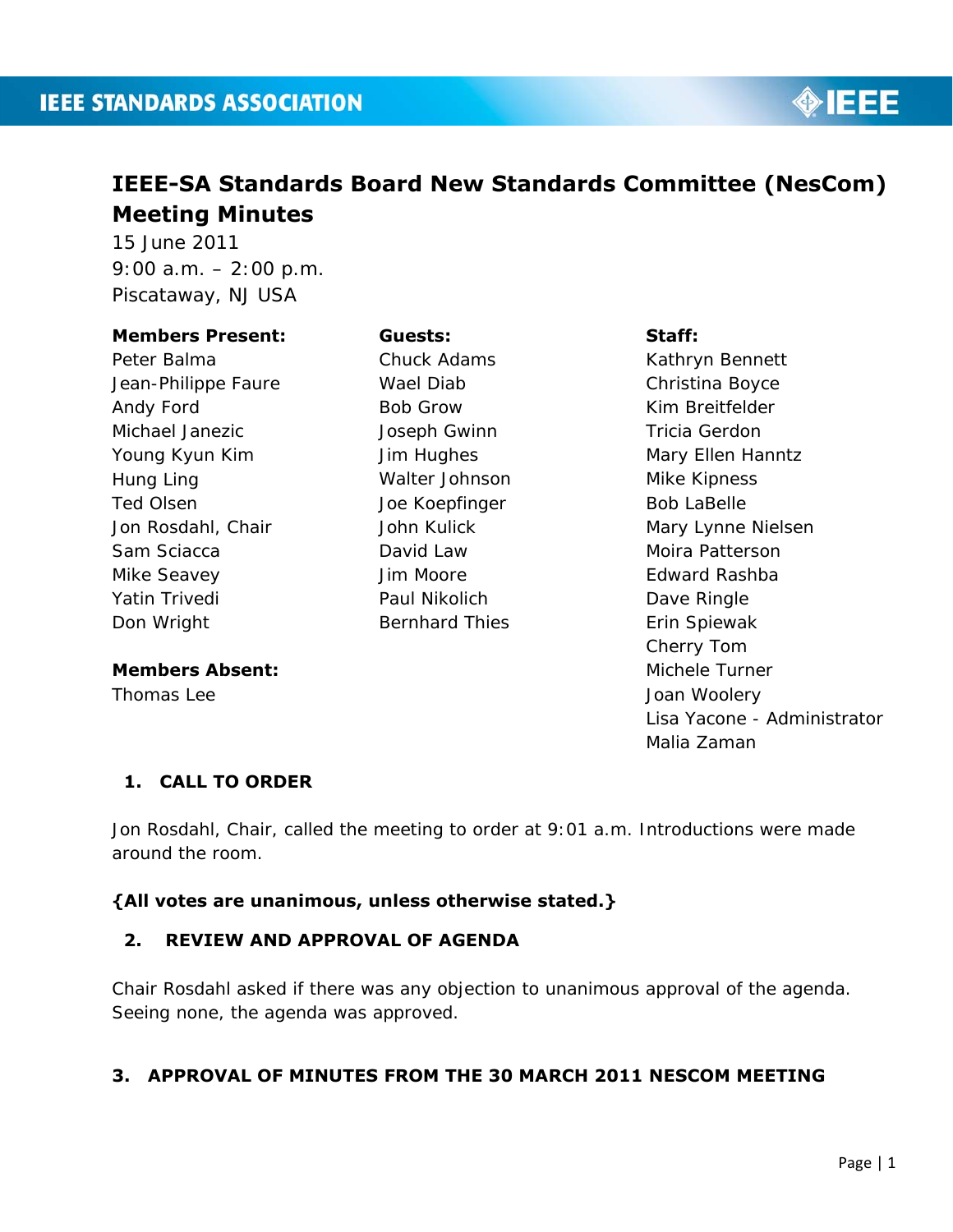A motion was made, and seconded to approve the 30 March 2011 NesCom minutes. Upon vote, the motion passed.

**AI: Chair Rosdahl requested that the recommendations from the May Continuous Processing telecon be added to the September NesCom agenda and that, in the future, Continuous Processing recommendations always be added to the next face to face meeting agenda.** 

### **4. PARS FOR DISCUSSION**

### **4.1 Modified PARs**

*IEEE Computer Society/Software & Systems Engineering Standards Committee* 

#### **P15026-2**

Standard - Adoption of ISO/IEC 15026 -Systems and Software Engineering - Systems and software assurance - Part 2: Assurance case *Recommendation: Approve modified PAR* 

*IEEE Industry Applications Society/Technical Books Coordinating Committee* 

#### **P3004.1**

Recommended Practice for the Application of Instrument Transformers in Industrial and Commercial Power Systems *Recommendation: Approve modified PAR* 

*IEEE Instrumentation and Measurement Society/TC9 - Sensor Technology* 

#### **P21451-7**

Standard for Information Technology - Smart Transducer Interface for Sensors and Actuators - Transducers to Radio Frequency Identification (RFID) Systems Communication Protocols and Transducer Electronic Data Sheet Formats *Recommendation: Approve modified PAR* 

*IEEE Power and Energy Society/Insulated Conductors* 

#### **P1717**

Standard for Testing Circuit Integrity Cables Using A Hydrocarbon Pool Fire Test Protocol *Recommendation: Approve modified PAR* 

#### **P1816**

Guide for Preparation Techniques of Extruded Dielectric, Shielded Cables Rated 2.5 kV through 46 kV and the Installation of Mating Accessories *Recommendation: Conditionally Approve modified PAR contingent upon changing the word "defines" to "describes" in the scope.* 

*IEEE Power and Energy Society/Nuclear Power Engineering*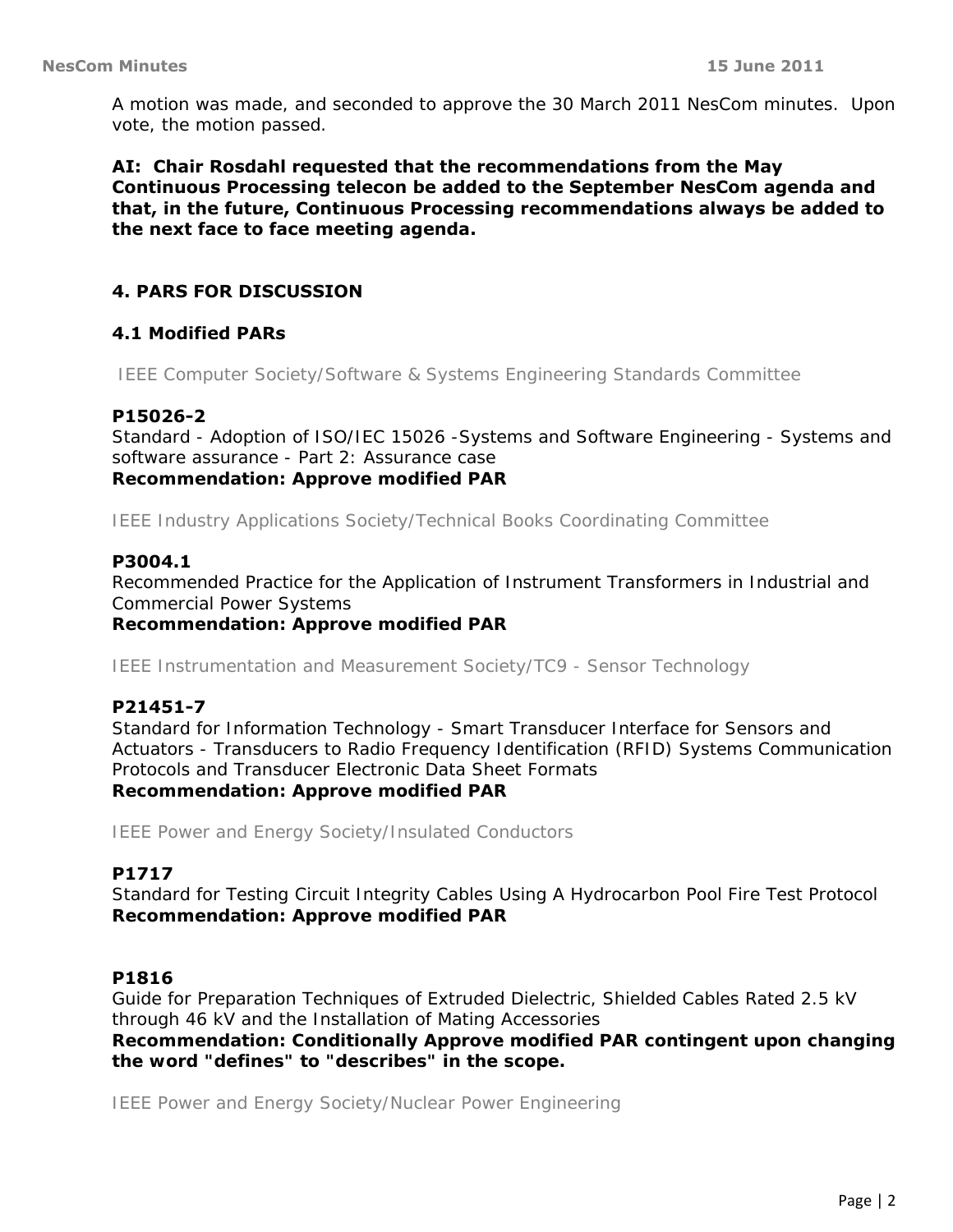### **P62582-3**

Standard for Nuclear Power Plants - Instrumentation and control important to safety – Electrical equipment condition monitoring methods - Part 3: Elongation at break *Recommendation: Approve modified PAR* 

*IEEE Power and Energy Society/Surge Protective Devices/High Voltage* 

### **PC62.22a**

Guide for the Application of Metal-Oxide Surge Arresters for Alternating-Current Systems Amendment: Supplement to consider energy handling capabilities *Recommendation: Approve modified PAR* 

*IEEE Power and Energy Society/Switchgear* 

#### **P62271-37-082**

Standard for High-voltage switchgear and controlgear - Part 37-082: Measurement of sound pressure levels on alternating current circuit-breakers *Recommendation: Approve modified PAR* 

#### **PC37.17**

Standard for Trip Systems for Low-Voltage (1000 V and below) AC and General Purpose (1500 V and below) DC Power Circuit Breakers *Recommendation: Approve modified PAR* 

*IEEE Power and Energy Society/Transformers* 

#### **PC57.152**

Guide for Diagnostic Field Testing of Fluid Filled Power Transformers, Regulators, and Reactors

*Recommendation: Approve modified PAR* 

*IEEE Vehicular Technology Society/Intelligent Transportation Systems* 

#### **P1609.0**

Guide for Wireless Access in Vehicular Environments (WAVE) - Architecture *Recommendation: Approve modified PAR* 

#### **P1609.12**

Standard for Wireless Access in Vehicular Environment (WAVE) - Identifier Allocations *Recommendation: Approve modified PAR* 

*IEEE Vehicular Technology Society/Rail Transportation Standards Committee* 

#### **P1653.6**

Recommended Practice for Grounding of Direct Current Equipment Enclosures in Traction Power Distribution Facilities

*Recommendation: Approve modified PAR*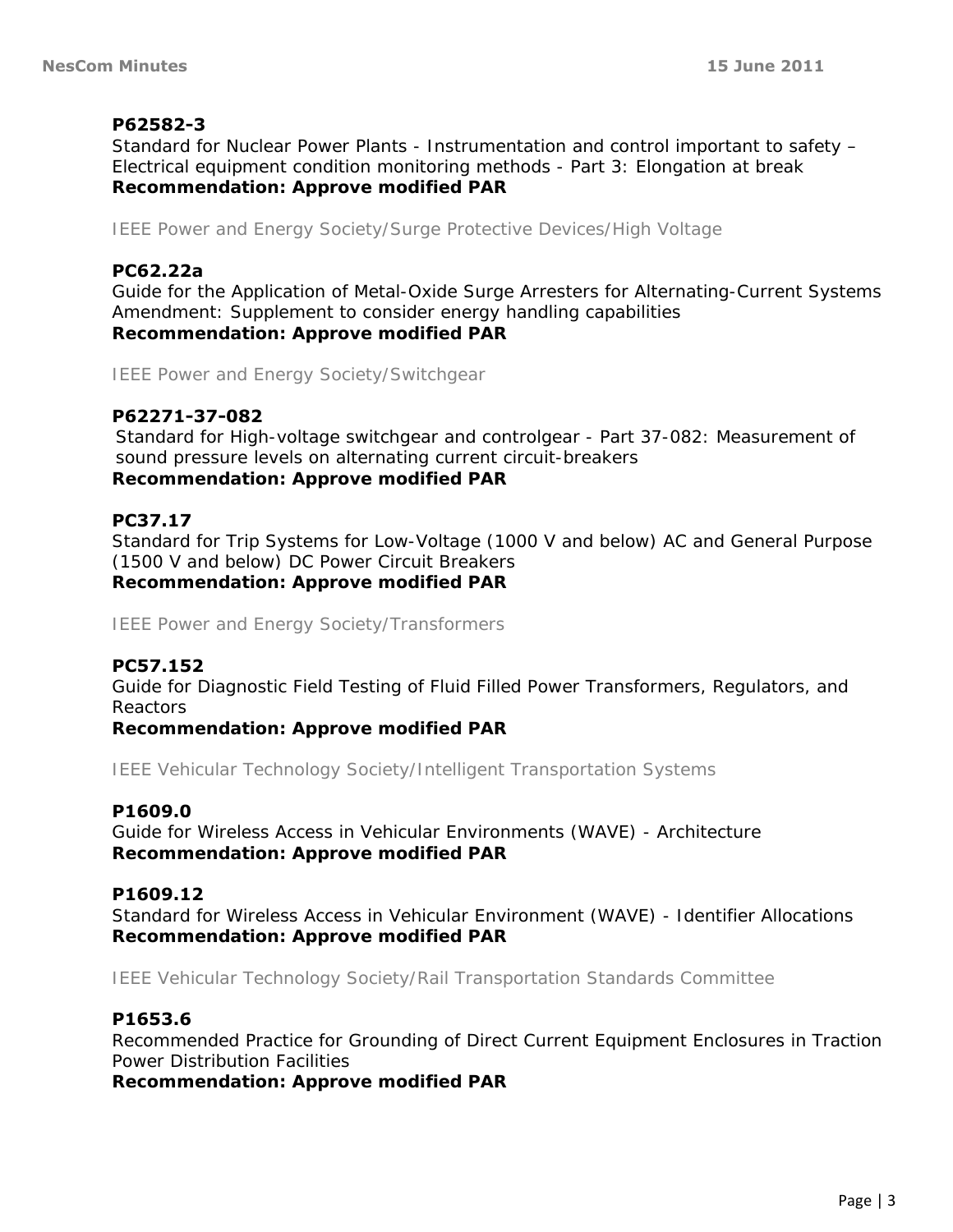# **4.2 Extension Requests**

*IEEE-SASB Coordinating Committees/SCC14 - Quantities, Units, and Letter Symbols* 

### **P80000**

Standard for Quantities and Units *Recommendation: Approve a two year extension until December 2013* 

### **4.3 New PARs**

*IEEE-SA Board of Governors/Corporate Advisory Group* 

### **P1888.1**

Standard for a Ubiquitous Community Network : Control and Management *Recommendation: Approve new PAR until December 2015*

### **P1888.2**

Standard for Ubiquitous Green Community Control Network: Heterogeneous Networks Convergence and Scalability *Recommendation: Approve new PAR until December 2015* 

#### **P1888.3**

Standard for Ubiquitous Green Community Control Network: Security *Recommendation: Approve new PAR until December 2015* 

#### *IEEE Computer Society/LAN/MAN Standards Committee*

**P802.16.1**  Standard for WirelessMAN-Advanced Air Interface for Broadband Wireless Access Systems *Recommendation: Approve new PAR until December 2015* 

*IEEE Computer Society/Software & Systems Engineering Standards Committee* 

### **P24774**

Guide for Adoption of ISO/IEC TR 24774, Systems and Software Engineering--Life Cycle Management--Guidelines for Process Description *Recommendation: Approve new PAR until December 2015* 

*IEEE Industry Applications Society/Petroleum & Chemical Industry* 

#### **P844.1**

Standard for the Construction, Testing, and Marking for Skin Effect Heating Systems for Pipelines and Vessels

*Recommendation: Approve new PAR until December 2015* 

#### **P844.2**

Standard for the Construction, Testing, and Marking for Impedance, Induction, and Induction Susceptor Heating Systems for Pipelines and Vessels *Recommendation: Approve new PAR until December 2015*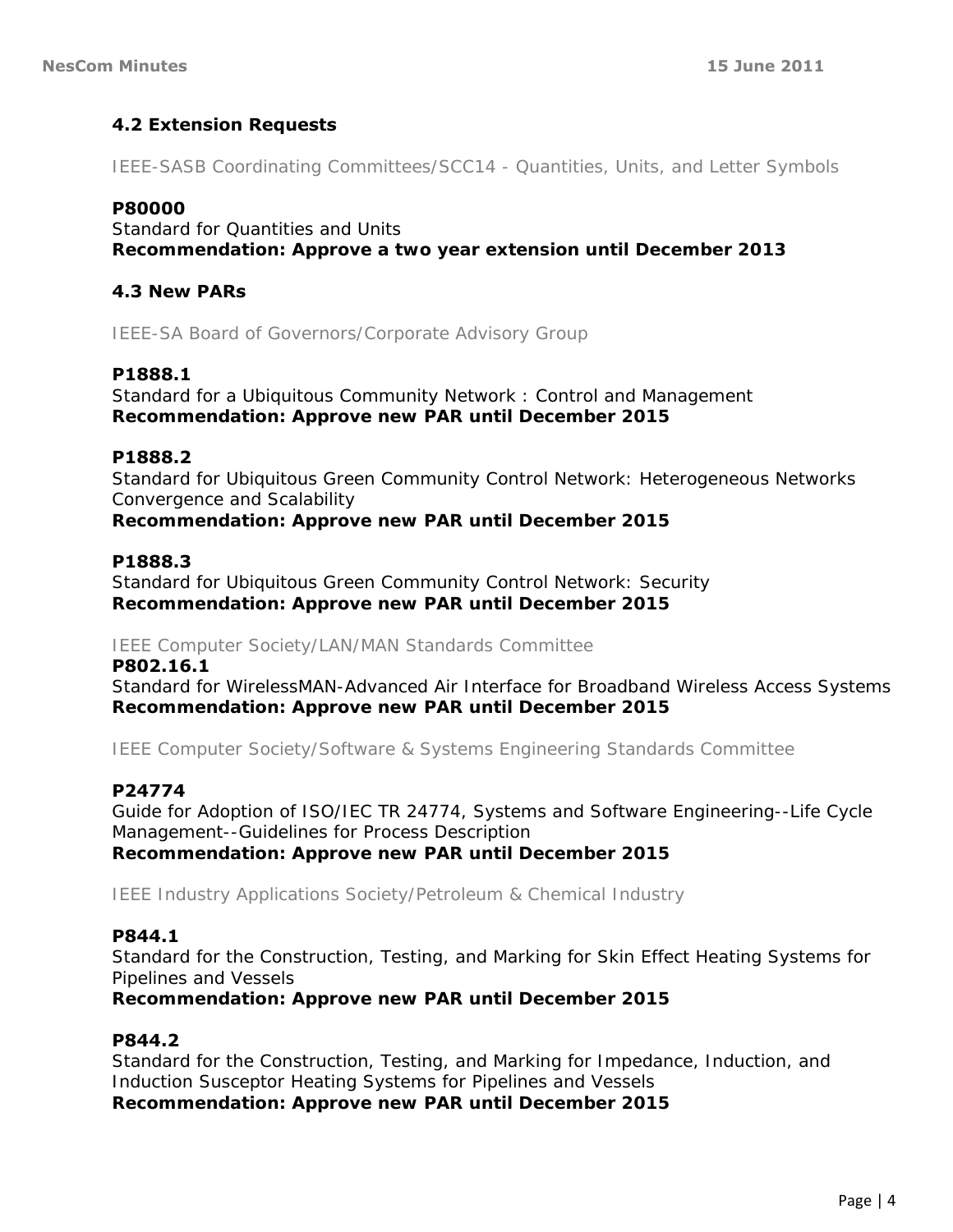### **P844.3**

Recommended Practice for Electrical Impedance, Induction and Skin Effect Heating Systems for Pipelines and Vessels

*Recommendation: Approve new PAR until December 2015* 

*IEEE Industry Applications Society/Technical Books Coordinating Committee* 

#### **P3004.7**

Recommended Practice for the Protection of Power Cables and Busway Used in Industrial and Commercial Power Systems

*Recommendation: Approve new PAR until December 2015* 

#### **P3004.9**

Recommended Practice for the Protection of Power Transformers Used in Industrial and Commercial Power Systems

*Recommendation: Approve new PAR until December 2015* 

### *IEEE Power and Energy Society/Switchgear*

#### **PC37.13a**

Standard for Low-Voltage AC Power Circuit Breakers Used in Enclosures Amendment 1: Increase of Voltages to 1000 V AC and Below *Recommendation: Approve new PAR until December 2015* 

Upon approval, NesCom expressed gratitude for the patience of the C37.13 working group while NesCom sorted out the issue of change of scope in an amendment PAR.

*IEEE Power and Energy Society/Transformers* 

#### **PC57.19.04**

Standard Performance Characteristics and Dimensions for High Current Power Transformer Bushings with Rated Continuous Current in Excess of 5000 A in Bus **Enclosures** 

*Recommendation: Approve new PAR until December 2015* 

#### **PC57.156**

Guide for Tank Rupture Mitigation of Liquid-Immersed Power Transformers and Reactors *Recommendation: Approve new PAR until December 2015* 

*IEEE-SASB Coordinating Committees/SCC20 - Test and Diagnosis for Electronic Systems* 

#### **P1505.3**

Standard for the Universal Test Interface Framework and Pin Configuration for Portable/Bench Top Test Requirements Utilizing IEEE 1505 Receiver Fixture Interface **Standard** 

*Recommendation: Approve new PAR until December 2015 Mike Seavey, as Sponsor, recused himself from the vote.* 

#### **P1671.0**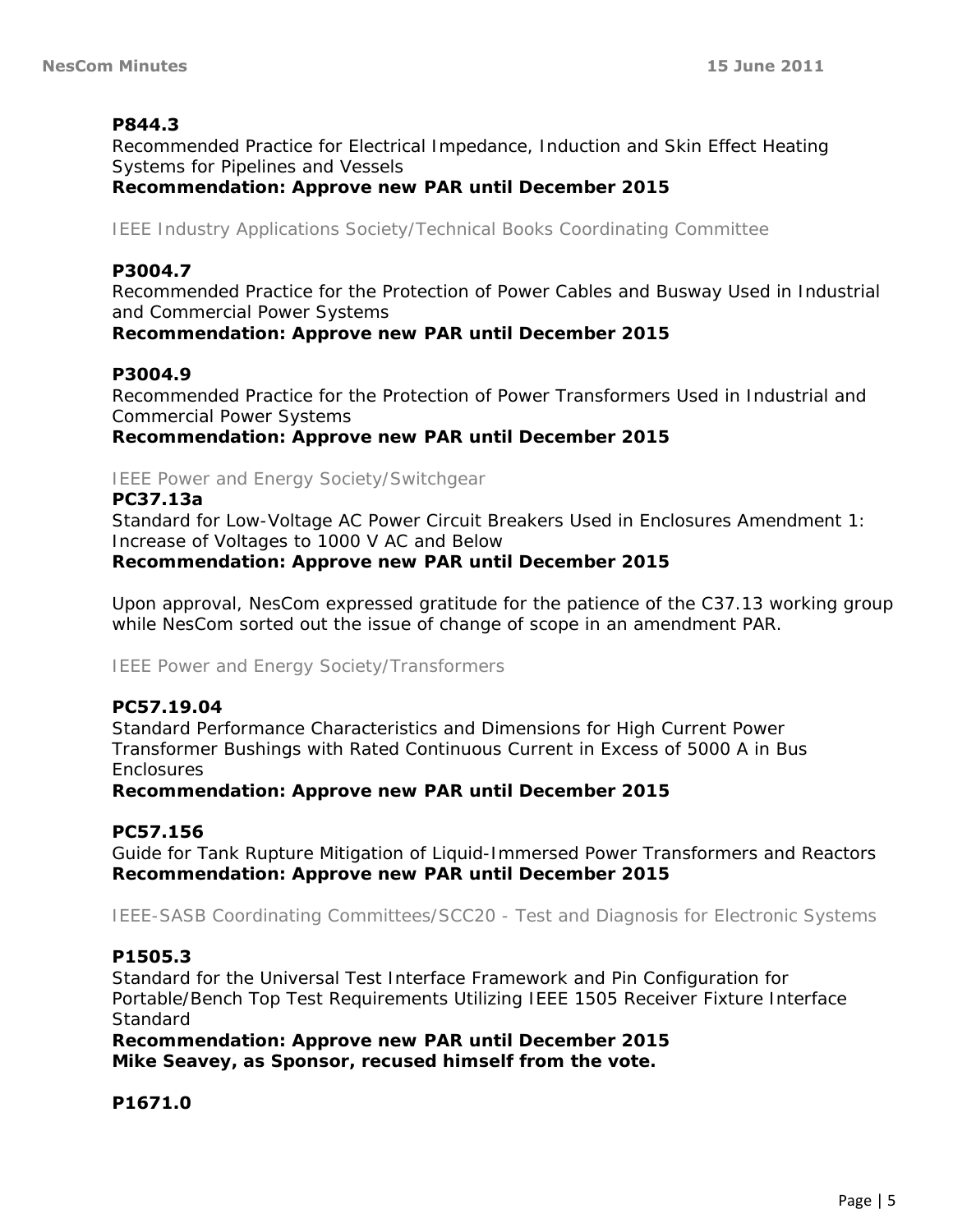Guide for the Use of Automatic Test Equipment Markup Language (ATML); the IEEE-1671 Family of Standards.

*Recommendation: Approve new PAR until December 2015 Mike Seavey, as Sponsor, recused himself from the vote.* 

### **P1871.1**

Recommended Practice for Using IEEE 1671.2 Instrument Description Templates for Describing Synthetic Instrumentation for Classes of Instruments Such as Waveform Generators, Digitizers, External Oscillators, and Up & Down Converters *Recommendation: Approve new PAR until December 2015* 

*Mike Seavey, as Sponsor, recused himself from the vote.* 

### **P1871.2**

Recommended Practice for IEEE 1671 Test Equipment Templates and Extension Classes for Describing Intrinsic Signal Path Information for Cables, Interface Adaptors and Test Equipment

*Recommendation: Approve new PAR until December 2015 Mike Seavey, as Sponsor, recused himself from the vote.* 

### **4.4 PARs for the Revision of Standards**

*IEEE Computer Society/LAN/MAN Standards Committee* 

### **P802.3.1**

Standard for Management Information Base (MIB) definitions for Ethernet *Recommendation: Approve PAR for the revision of a standard until December 2015* 

*IEEE Industry Applications Society/Petroleum & Chemical Industry* 

### **P463**

Standard for Electrical Safety Practices in Electrolytic Cell Line Working Zones *Recommendation: Approve PAR for the revision of a standard until December 2015* 

*IEEE Power and Energy Society/Electric Machinery* 

### **P1415**

Guide for Induction Machinery Maintenance Testing and Failure Analysis *Recommendation: Approve PAR for the revision of a standard until December 2015* 

#### **PC50.13**

Standard for Cylindrical-Rotor 50 Hz and 60 Hz Synchronous Generators Rated 10 MVA and Above

*Recommendation: Approve PAR for the revision of a standard until December 2015* 

*IEEE Power and Energy Society/Switchgear*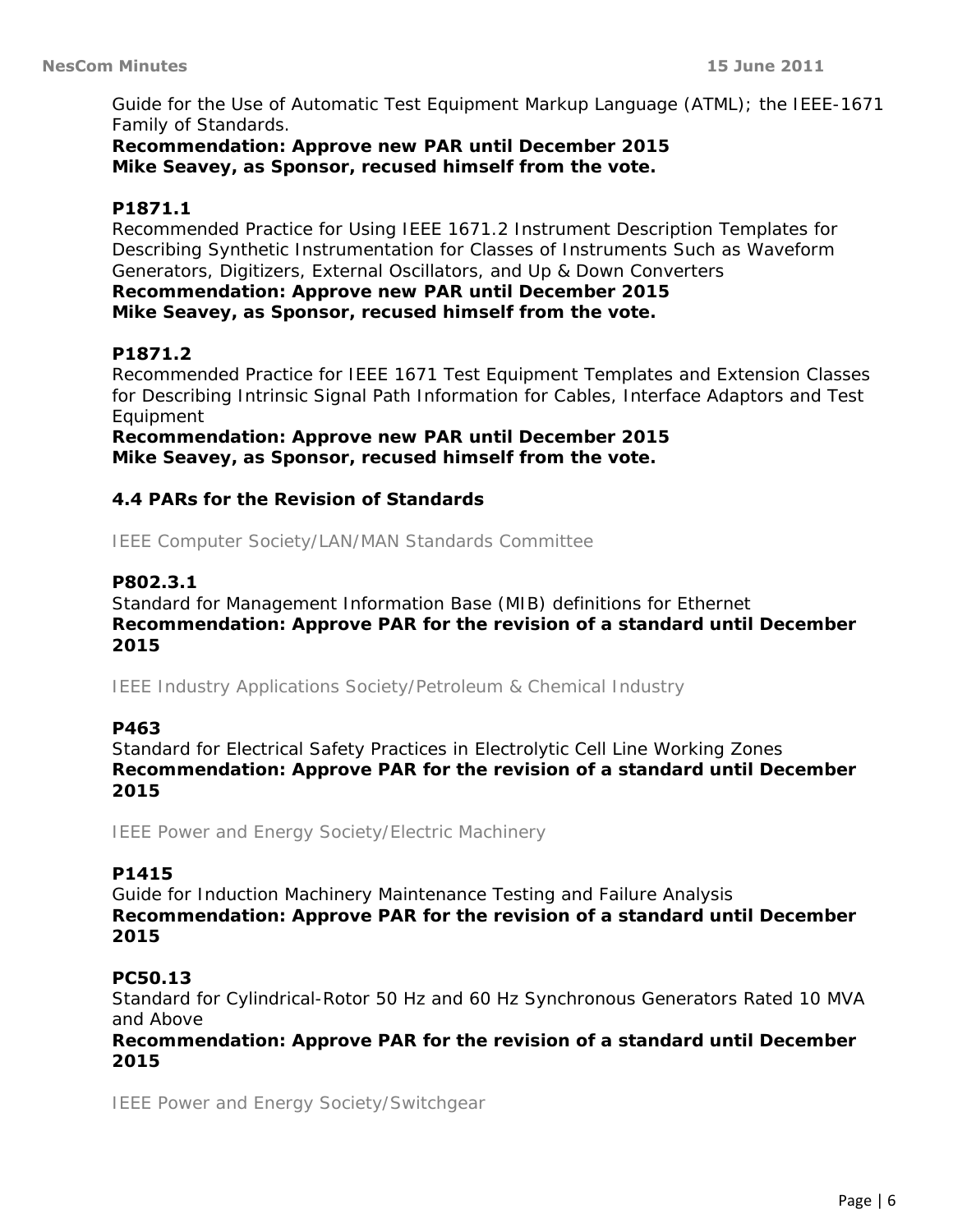# **PC37.63**

Standard Requirements for Overhead, Pad-Mounted, Dry-Vault, and Submersible Automatic Line Sectionalizers for Alternating Current Systems Up to 38 kV *Recommendation: Approve PAR for the revision of a standard until December 2015* 

*IEEE Power and Energy Society/Transformers* 

### **PC57.12.00**

Standard for General Requirements for Liquid-Immersed Distribution, Power, and Regulating Transformers

#### *Recommendation: Approve PAR for the revision of a standard until December 2015*

### **PC57.12.90**

Standard Test Code for Liquid-Immersed Distribution, Power, and Regulating Transformers

#### *Recommendation: Approve PAR for the revision of a standard until December 2015*

### **PC57.139**

Guide for Dissolved Gas Analysis in Transformer Load Tap Changers *Recommendation: Approve PAR for the revision of a standard until December 2015*

# **5. OLD BUSINESS**

### **5.1 Ad hoc - Initiating Adoption of a Draft Standard Before it is Finished – Mike Seavey**

The report from the ad hoc was that no action was necessary. The ad hoc was disbanded.

### **5.2 Update on myProject tool - Christina Boyce**

Christina Boyce gave a presentation to NesCom on the automation of RevCom in myProject and how it relates to NesCom and reviewed the status of NesCom tickets currently open. NesCom requested a progress report in the future showing closed tickets for both requested enhancements and bugs.

**AI: Lisa will investigate to see whether NesCom has/can get access to the ticket system. She will also further socialize some of the ideas presented by Christina to NesCom to see if NesCom might benefit by some of the new programming for RevCom automation.** 

### **6. NEW BUSINESS**

**6.1 Definition of a Corrigendum and an Amendment - Discussion - Peter Balma**